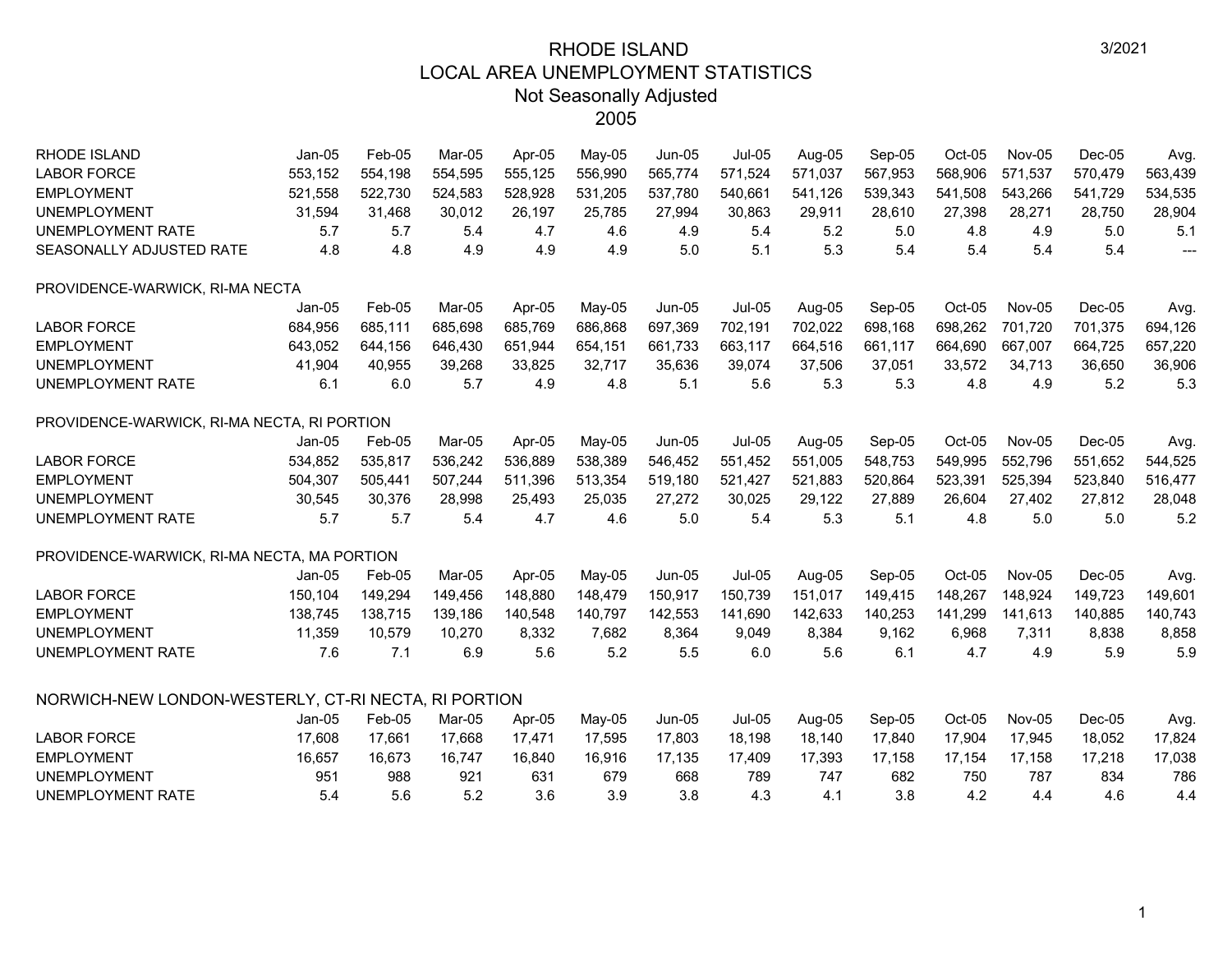| <b>BARRINGTON</b>        | Jan-05   | Feb-05 | Mar-05 | Apr-05 | May-05 | Jun-05   | <b>Jul-05</b> | Aug-05 | Sep-05 | Oct-05 | Nov-05 | $Dec-05$ | Avg.   |
|--------------------------|----------|--------|--------|--------|--------|----------|---------------|--------|--------|--------|--------|----------|--------|
| <b>LABOR FORCE</b>       | 8,260    | 8,266  | 8,302  | 8,351  | 8,382  | 8,521    | 8,584         | 8,597  | 8,602  | 8,585  | 8,637  | 8,597    | 8,473  |
| <b>EMPLOYMENT</b>        | 7,971    | 7,989  | 8,017  | 8,083  | 8,114  | 8,206    | 8,241         | 8,248  | 8,233  | 8,272  | 8,305  | 8,280    | 8,163  |
| <b>UNEMPLOYMENT</b>      | 289      | 277    | 285    | 268    | 268    | 315      | 343           | 349    | 369    | 313    | 332    | 317      | 310    |
| <b>UNEMPLOYMENT RATE</b> | 3.5      | 3.4    | 3.4    | 3.2    | 3.2    | 3.7      | 4.0           | 4.1    | 4.3    | 3.6    | 3.8    | 3.7      | 3.7    |
| <b>BRISTOL</b>           | $Jan-05$ | Feb-05 | Mar-05 | Apr-05 | May-05 | $Jun-05$ | $Jul-05$      | Aug-05 | Sep-05 | Oct-05 | Nov-05 | $Dec-05$ | Avg.   |
| <b>LABOR FORCE</b>       | 13,166   | 13,184 | 13,218 | 13,178 | 13,207 | 13,391   | 13,560        | 13,539 | 13,497 | 13,485 | 13,568 | 13,562   | 13,379 |
| <b>EMPLOYMENT</b>        | 12,478   | 12,507 | 12,552 | 12,655 | 12,703 | 12,847   | 12,903        | 12,914 | 12,889 | 12,952 | 13,001 | 12,962   | 12,780 |
| <b>UNEMPLOYMENT</b>      | 688      | 677    | 666    | 523    | 504    | 544      | 657           | 625    | 608    | 533    | 567    | 600      | 599    |
| <b>UNEMPLOYMENT RATE</b> | 5.2      | 5.1    | 5.0    | 4.0    | 3.8    | 4.1      | 4.8           | 4.6    | 4.5    | 4.0    | 4.2    | 4.4      | 4.5    |
| <b>BURRILLVILLE</b>      | $Jan-05$ | Feb-05 | Mar-05 | Apr-05 | May-05 | Jun-05   | <b>Jul-05</b> | Aug-05 | Sep-05 | Oct-05 | Nov-05 | $Dec-05$ | Avg.   |
| <b>LABOR FORCE</b>       | 9,518    | 9,563  | 9,570  | 9,593  | 9,606  | 9,738    | 9,828         | 9,792  | 9,712  | 9,737  | 9,801  | 9,829    | 9,691  |
| <b>EMPLOYMENT</b>        | 9,006    | 9,026  | 9,058  | 9,133  | 9,168  | 9,273    | 9,313         | 9,320  | 9,302  | 9,348  | 9,384  | 9,355    | 9,224  |
| <b>UNEMPLOYMENT</b>      | 512      | 537    | 512    | 460    | 438    | 465      | 515           | 472    | 410    | 389    | 417    | 474      | 467    |
| <b>UNEMPLOYMENT RATE</b> | 5.4      | 5.6    | 5.4    | 4.8    | 4.6    | 4.8      | 5.2           | 4.8    | 4.2    | 4.0    | 4.3    | 4.8      | 4.8    |
| <b>CENTRAL FALLS</b>     | Jan-05   | Feb-05 | Mar-05 | Apr-05 | May-05 | Jun-05   | <b>Jul-05</b> | Aug-05 | Sep-05 | Oct-05 | Nov-05 | $Dec-05$ | Avg.   |
| <b>LABOR FORCE</b>       | 8,009    | 7,993  | 8,004  | 8,004  | 8,048  | 8,156    | 8,227         | 8,182  | 8,183  | 8,204  | 8,231  | 8,254    | 8,124  |
| <b>EMPLOYMENT</b>        | 7,348    | 7,365  | 7,390  | 7,451  | 7,480  | 7,564    | 7,597         | 7,605  | 7,589  | 7,627  | 7,656  | 7,633    | 7,525  |
| <b>UNEMPLOYMENT</b>      | 661      | 628    | 614    | 553    | 568    | 592      | 630           | 577    | 594    | 577    | 575    | 621      | 599    |
| <b>UNEMPLOYMENT RATE</b> | 8.3      | 7.9    | 7.7    | 6.9    | 7.1    | 7.3      | 7.7           | 7.1    | 7.3    | 7.0    | 7.0    | 7.5      | 7.4    |
| <b>CHARLESTOWN</b>       | $Jan-05$ | Feb-05 | Mar-05 | Apr-05 | May-05 | Jun-05   | <b>Jul-05</b> | Aug-05 | Sep-05 | Oct-05 | Nov-05 | $Dec-05$ | Avg.   |
| <b>LABOR FORCE</b>       | 4,671    | 4,684  | 4,692  | 4,645  | 4,644  | 4,723    | 4,795         | 4,800  | 4,744  | 4,772  | 4,826  | 4,816    | 4,734  |
| <b>EMPLOYMENT</b>        | 4,399    | 4,410  | 4,425  | 4,461  | 4,477  | 4,529    | 4,548         | 4,553  | 4,544  | 4,565  | 4,582  | 4,569    | 4,505  |
| <b>UNEMPLOYMENT</b>      | 272      | 274    | 267    | 184    | 167    | 194      | 247           | 247    | 200    | 207    | 244    | 247      | 229    |
| <b>UNEMPLOYMENT RATE</b> | 5.8      | 5.8    | 5.7    | 4.0    | 3.6    | 4.1      | 5.2           | 5.1    | 4.2    | 4.3    | 5.1    | 5.1      | 4.8    |
| <b>COVENTRY</b>          | $Jan-05$ | Feb-05 | Mar-05 | Apr-05 | May-05 | $Jun-05$ | <b>Jul-05</b> | Aug-05 | Sep-05 | Oct-05 | Nov-05 | $Dec-05$ | Avg.   |
| <b>LABOR FORCE</b>       | 19,935   | 20,001 | 19,975 | 19,972 | 20,009 | 20,328   | 20,582        | 20,618 | 20,518 | 20,576 | 20,676 | 20,631   | 20,318 |
| <b>EMPLOYMENT</b>        | 18,873   | 18,914 | 18,983 | 19,139 | 19,211 | 19,429   | 19,513        | 19,531 | 19,493 | 19,587 | 19,662 | 19,604   | 19,328 |
| <b>UNEMPLOYMENT</b>      | 1,062    | 1,087  | 992    | 833    | 798    | 899      | 1,069         | 1,087  | 1,025  | 989    | 1,014  | 1,027    | 990    |
| <b>UNEMPLOYMENT RATE</b> | 5.3      | 5.4    | 5.0    | 4.2    | 4.0    | 4.4      | 5.2           | 5.3    | 5.0    | 4.8    | 4.9    | 5.0      | 4.9    |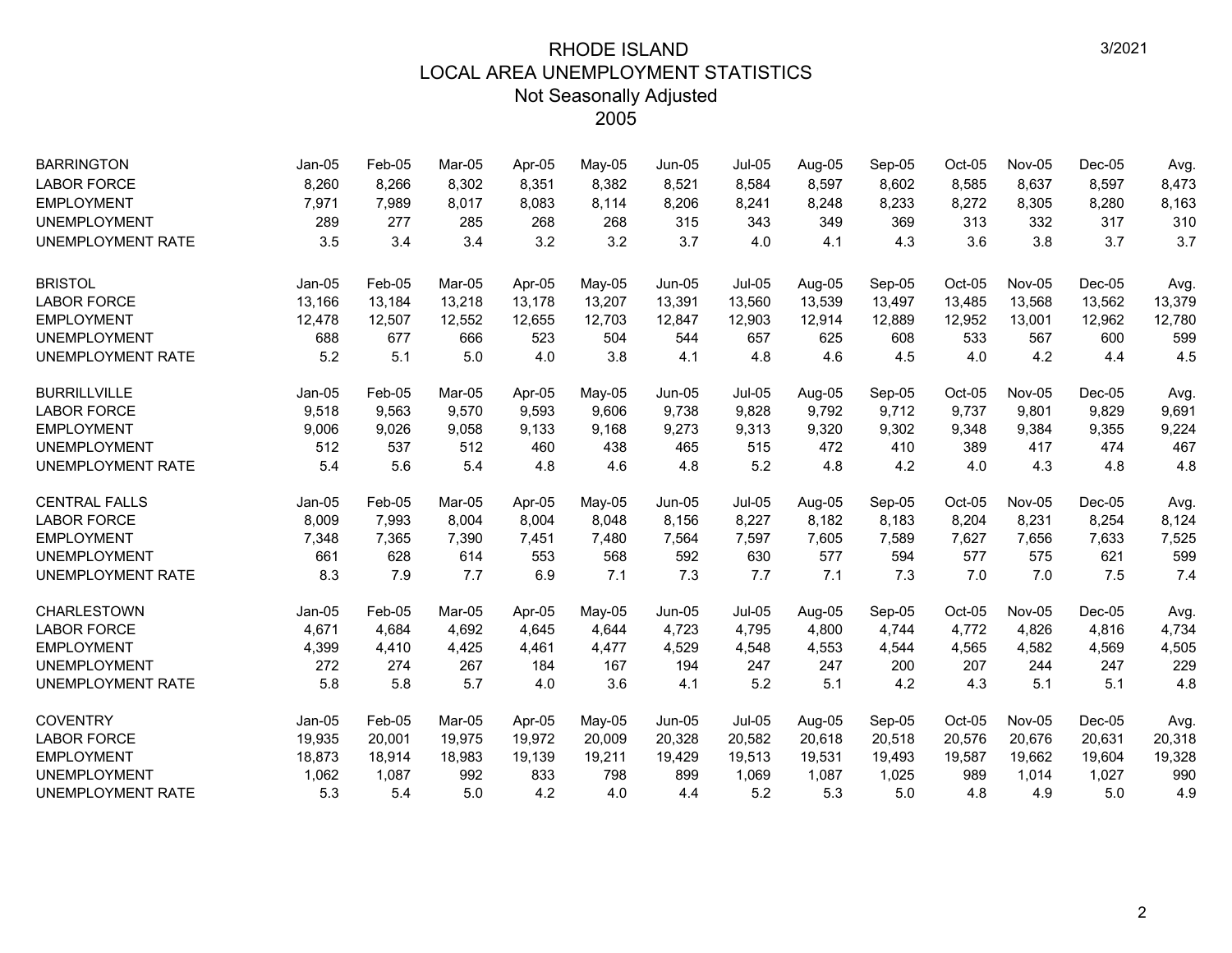| <b>CRANSTON</b>          | $Jan-05$ | Feb-05 | Mar-05 | Apr-05 | May-05 | Jun-05        | <b>Jul-05</b> | Aug-05 | Sep-05 | Oct-05   | <b>Nov-05</b> | $Dec-05$ | Avg.   |
|--------------------------|----------|--------|--------|--------|--------|---------------|---------------|--------|--------|----------|---------------|----------|--------|
| <b>LABOR FORCE</b>       | 40,969   | 41,017 | 41,117 | 41,263 | 41,468 | 42,066        | 42,345        | 42,268 | 42,263 | 42,358   | 42,560        | 42,339   | 41,836 |
| <b>EMPLOYMENT</b>        | 38,731   | 38,819 | 38,957 | 39,276 | 39,426 | 39,874        | 40,046        | 40,081 | 40,003 | 40,196   | 40,351        | 40,231   | 39,666 |
| <b>UNEMPLOYMENT</b>      | 2,238    | 2.198  | 2.160  | 1.987  | 2,042  | 2.192         | 2,299         | 2.187  | 2,260  | 2,162    | 2,209         | 2.108    | 2,170  |
| UNEMPLOYMENT RATE        | 5.5      | 5.4    | 5.3    | 4.8    | 4.9    | 5.2           | 5.4           | 5.2    | 5.3    | 5.1      | 5.2           | 5.0      | 5.2    |
| <b>CUMBERLAND</b>        | $Jan-05$ | Feb-05 | Mar-05 | Apr-05 | May-05 | <b>Jun-05</b> | <b>Jul-05</b> | Aug-05 | Sep-05 | $Oct-05$ | Nov-05        | $Dec-05$ | Avg.   |
| <b>LABOR FORCE</b>       | 19,060   | 19,143 | 19,143 | 19,100 | 19,162 | 19,432        | 19,608        | 19,603 | 19,525 | 19,564   | 19,637        | 19,619   | 19,384 |
| <b>EMPLOYMENT</b>        | 18,086   | 18,128 | 18.192 | 18,341 | 18,411 | 18,621        | 18.702        | 18.717 | 18,681 | 18,772   | 18,843        | 18.788   | 18,524 |
| <b>UNEMPLOYMENT</b>      | 974      | 1,015  | 951    | 759    | 751    | 811           | 906           | 886    | 844    | 792      | 794           | 831      | 860    |
| UNEMPLOYMENT RATE        | 5.1      | 5.3    | 5.0    | 4.0    | 3.9    | 4.2           | 4.6           | 4.5    | 4.3    | 4.0      | 4.0           | 4.2      | 4.4    |
| <b>EAST GREENWICH</b>    | $Jan-05$ | Feb-05 | Mar-05 | Apr-05 | May-05 | <b>Jun-05</b> | <b>Jul-05</b> | Aug-05 | Sep-05 | $Oct-05$ | Nov-05        | $Dec-05$ | Avg.   |
| <b>LABOR FORCE</b>       | 6,871    | 6,850  | 6,864  | 6,876  | 6,889  | 7,006         | 7,065         | 7,083  | 7,065  | 7,070    | 7,082         | 7,039    | 6,980  |
| <b>EMPLOYMENT</b>        | 6,502    | 6,517  | 6,540  | 6,593  | 6,618  | 6,694         | 6,723         | 6,730  | 6,715  | 6,748    | 6,774         | 6,754    | 6,659  |
| <b>UNEMPLOYMENT</b>      | 369      | 333    | 324    | 283    | 271    | 312           | 342           | 353    | 350    | 322      | 308           | 285      | 321    |
| <b>UNEMPLOYMENT RATE</b> | 5.4      | 4.9    | 4.7    | 4.1    | 3.9    | 4.5           | 4.8           | 5.0    | 5.0    | 4.6      | 4.3           | 4.0      | 4.6    |
| <b>EAST PROVIDENCE</b>   | $Jan-05$ | Feb-05 | Mar-05 | Apr-05 | May-05 | <b>Jun-05</b> | <b>Jul-05</b> | Aug-05 | Sep-05 | Oct-05   | Nov-05        | $Dec-05$ | Avg.   |
| <b>LABOR FORCE</b>       | 25,352   | 25,406 | 25,450 | 25,399 | 25,490 | 25,883        | 26,075        | 26,017 | 25,943 | 26,117   | 26,144        | 26,156   | 25,786 |
| <b>EMPLOYMENT</b>        | 23,808   | 23,861 | 23,946 | 24,142 | 24,235 | 24,509        | 24,616        | 24,637 | 24,589 | 24,708   | 24.803        | 24,730   | 24,382 |
| <b>UNEMPLOYMENT</b>      | 1,544    | 1,545  | 1,504  | 1,257  | 1,255  | 1,374         | 1,459         | 1,380  | 1,354  | 1,409    | 1,341         | 1,426    | 1,404  |
| UNEMPLOYMENT RATE        | 6.1      | 6.1    | 5.9    | 4.9    | 4.9    | 5.3           | 5.6           | 5.3    | 5.2    | 5.4      | 5.1           | 5.5      | 5.4    |
| <b>EXETER</b>            | Jan-05   | Feb-05 | Mar-05 | Apr-05 | May-05 | <b>Jun-05</b> | Jul-05        | Aug-05 | Sep-05 | Oct-05   | Nov-05        | $Dec-05$ | Avg.   |
| <b>LABOR FORCE</b>       | 3,692    | 3,706  | 3,702  | 3,693  | 3,714  | 3,751         | 3,780         | 3,782  | 3,765  | 3,771    | 3,792         | 3,808    | 3,746  |
| <b>EMPLOYMENT</b>        | 3,494    | 3,502  | 3,514  | 3,543  | 3,557  | 3,596         | 3,612         | 3,616  | 3,608  | 3,626    | 3,640         | 3,629    | 3,578  |
| <b>UNEMPLOYMENT</b>      | 198      | 204    | 188    | 150    | 157    | 155           | 168           | 166    | 157    | 145      | 152           | 179      | 168    |
| UNEMPLOYMENT RATE        | 5.4      | 5.5    | 5.1    | 4.1    | 4.2    | 4.1           | 4.4           | 4.4    | 4.2    | 3.8      | 4.0           | 4.7      | 4.5    |
| <b>FOSTER</b>            | $Jan-05$ | Feb-05 | Mar-05 | Apr-05 | May-05 | Jun-05        | <b>Jul-05</b> | Aug-05 | Sep-05 | Oct-05   | Nov-05        | $Dec-05$ | Avg.   |
| <b>LABOR FORCE</b>       | 2,630    | 2,640  | 2,635  | 2,614  | 2,603  | 2,631         | 2,680         | 2,691  | 2,663  | 2,672    | 2,687         | 2,697    | 2,654  |
| <b>EMPLOYMENT</b>        | 2,450    | 2,455  | 2,464  | 2,484  | 2,494  | 2,522         | 2,533         | 2,535  | 2,530  | 2,542    | 2,553         | 2,544    | 2,509  |
| <b>UNEMPLOYMENT</b>      | 180      | 185    | 171    | 130    | 109    | 109           | 147           | 156    | 133    | 130      | 134           | 153      | 145    |
| <b>UNEMPLOYMENT RATE</b> | 6.8      | 7.0    | 6.5    | 5.0    | 4.2    | 4.1           | 5.5           | 5.8    | 5.0    | 4.9      | 5.0           | 5.7      | 5.5    |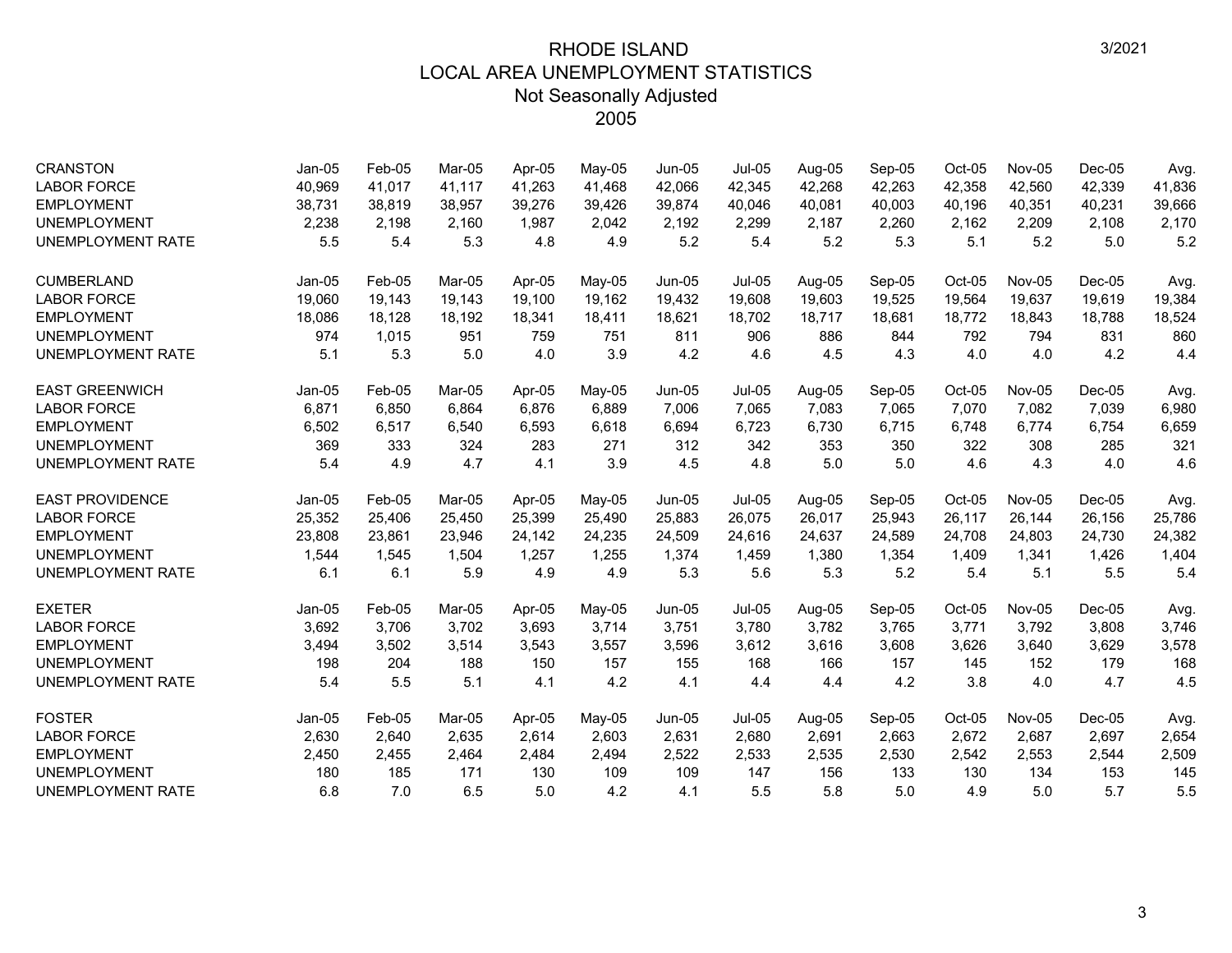| <b>GLOCESTER</b><br><b>LABOR FORCE</b><br><b>EMPLOYMENT</b><br><b>UNEMPLOYMENT</b><br><b>UNEMPLOYMENT RATE</b> | $Jan-05$<br>6,301<br>6,025<br>276<br>4.4 | Feb-05<br>6,336<br>6,039<br>297<br>4.7 | Mar-05<br>6,350<br>6,061<br>289<br>4.6 | Apr-05<br>6,326<br>6,110<br>216<br>3.4 | May-05<br>6,347<br>6,134<br>213<br>3.4 | $Jun-05$<br>6,454<br>6,204<br>250<br>3.9 | <b>Jul-05</b><br>6,500<br>6,230<br>270<br>4.2 | Aug-05<br>6,499<br>6,236<br>263<br>4.0 | Sep-05<br>6,488<br>6,223<br>265<br>4.1 | Oct-05<br>6,483<br>6,253<br>230<br>3.5 | <b>Nov-05</b><br>6,519<br>6,277<br>242<br>3.7 | $Dec-05$<br>6,522<br>6,259<br>263<br>4.0 | Avg.<br>6,427<br>6,171<br>256<br>4.0 |
|----------------------------------------------------------------------------------------------------------------|------------------------------------------|----------------------------------------|----------------------------------------|----------------------------------------|----------------------------------------|------------------------------------------|-----------------------------------------------|----------------------------------------|----------------------------------------|----------------------------------------|-----------------------------------------------|------------------------------------------|--------------------------------------|
| <b>HOPKINTON</b><br><b>LABOR FORCE</b>                                                                         | $Jan-05$<br>4,718                        | Feb-05<br>4,731                        | Mar-05<br>4,735                        | Apr-05<br>4,683                        | May-05<br>4,705                        | Jun-05<br>4,759                          | <b>Jul-05</b><br>4,836                        | Aug-05<br>4,851                        | Sep-05<br>4,808                        | Oct-05<br>4,802                        | <b>Nov-05</b><br>4,849                        | $Dec-05$<br>4,832                        | Avg.<br>4,776                        |
| <b>EMPLOYMENT</b>                                                                                              | 4,445                                    | 4,454                                  | 4,470                                  | 4,507                                  | 4,524                                  | 4,576                                    | 4,595                                         | 4,600                                  | 4,590                                  | 4,613                                  | 4,631                                         | 4,617                                    | 4,552                                |
| <b>UNEMPLOYMENT</b>                                                                                            | 273                                      | 277                                    | 265                                    | 176                                    | 181                                    | 183                                      | 241                                           | 251                                    | 218                                    | 189                                    | 218                                           | 215                                      | 224                                  |
| <b>UNEMPLOYMENT RATE</b>                                                                                       | 5.8                                      | 5.9                                    | 5.6                                    | 3.8                                    | 3.8                                    | 3.8                                      | 5.0                                           | 5.2                                    | 4.5                                    | 3.9                                    | 4.5                                           | 4.4                                      | 4.7                                  |
| <b>JAMESTOWN</b>                                                                                               | $Jan-05$                                 | Feb-05                                 | Mar-05                                 | Apr-05                                 | May-05                                 | $Jun-05$                                 | <b>Jul-05</b>                                 | Aug-05                                 | Sep-05                                 | Oct-05                                 | Nov-05                                        | $Dec-05$                                 | Avg.                                 |
| <b>LABOR FORCE</b>                                                                                             | 3,111                                    | 3,123                                  | 3,128                                  | 3,136                                  | 3,131                                  | 3,171                                    | 3,184                                         | 3,189                                  | 3,175                                  | 3,172                                  | 3,213                                         | 3,207                                    | 3,162                                |
| <b>EMPLOYMENT</b>                                                                                              | 2,969                                    | 2,975                                  | 2,986                                  | 3,012                                  | 3,023                                  | 3,056                                    | 3,070                                         | 3,073                                  | 3,066                                  | 3,081                                  | 3,093                                         | 3,084                                    | 3,041                                |
| <b>UNEMPLOYMENT</b>                                                                                            | 142                                      | 148                                    | 142                                    | 124                                    | 108                                    | 115                                      | 114                                           | 116                                    | 109                                    | 91                                     | 120                                           | 123                                      | 121                                  |
| <b>UNEMPLOYMENT RATE</b>                                                                                       | 4.6                                      | 4.7                                    | 4.5                                    | 4.0                                    | 3.4                                    | 3.6                                      | 3.6                                           | 3.6                                    | 3.4                                    | 2.9                                    | 3.7                                           | 3.8                                      | 3.8                                  |
| <b>JOHNSTON</b>                                                                                                | $Jan-05$                                 | Feb-05                                 | Mar-05                                 | Apr-05                                 | May-05                                 | Jun-05                                   | <b>Jul-05</b>                                 | Aug-05                                 | Sep-05                                 | Oct-05                                 | Nov-05                                        | $Dec-05$                                 | Avg.                                 |
| <b>LABOR FORCE</b>                                                                                             | 15,314                                   | 15,379                                 | 15,414                                 | 15,406                                 | 15,398                                 | 15,593                                   | 15,695                                        | 15,673                                 | 15,624                                 | 15,693                                 | 15,749                                        | 15,780                                   | 15,560                               |
| <b>EMPLOYMENT</b>                                                                                              | 14,372                                   | 14,404                                 | 14,455                                 | 14,574                                 | 14,630                                 | 14,796                                   | 14,860                                        | 14,873                                 | 14,844                                 | 14,916                                 | 14,972                                        | 14,928                                   | 14,719                               |
| <b>UNEMPLOYMENT</b>                                                                                            | 942                                      | 975                                    | 959                                    | 832                                    | 768                                    | 797                                      | 835                                           | 800                                    | 780                                    | 777                                    | 777                                           | 852                                      | 841                                  |
| <b>UNEMPLOYMENT RATE</b>                                                                                       | 6.2                                      | 6.3                                    | 6.2                                    | 5.4                                    | 5.0                                    | 5.1                                      | 5.3                                           | 5.1                                    | 5.0                                    | 5.0                                    | 4.9                                           | 5.4                                      | 5.4                                  |
| <b>LINCOLN</b>                                                                                                 | $Jan-05$                                 | Feb-05                                 | Mar-05                                 | Apr-05                                 | May-05                                 | Jun-05                                   | <b>Jul-05</b>                                 | Aug-05                                 | Sep-05                                 | Oct-05                                 | Nov-05                                        | $Dec-05$                                 | Avg.                                 |
| <b>LABOR FORCE</b>                                                                                             | 11,898                                   | 11,952                                 | 11,971                                 | 11,994                                 | 12,059                                 | 12,227                                   | 12,326                                        | 12,341                                 | 12,264                                 | 12,288                                 | 12,341                                        | 12,310                                   | 12,164                               |
| <b>EMPLOYMENT</b>                                                                                              | 11,363                                   | 11,389                                 | 11,429                                 | 11,523                                 | 11,567                                 | 11,698                                   | 11,749                                        | 11,759                                 | 11,737                                 | 11,793                                 | 11,838                                        | 11,804                                   | 11,637                               |
| <b>UNEMPLOYMENT</b>                                                                                            | 535                                      | 563                                    | 542                                    | 471                                    | 492                                    | 529                                      | 577                                           | 582                                    | 527                                    | 495                                    | 503                                           | 506                                      | 527                                  |
| <b>UNEMPLOYMENT RATE</b>                                                                                       | 4.5                                      | 4.7                                    | 4.5                                    | 3.9                                    | 4.1                                    | 4.3                                      | 4.7                                           | 4.7                                    | 4.3                                    | 4.0                                    | 4.1                                           | 4.1                                      | 4.3                                  |
| <b>LITTLE COMPTON</b>                                                                                          | $Jan-05$                                 | Feb-05                                 | Mar-05                                 | Apr-05                                 | May-05                                 | $Jun-05$                                 | $Jul-05$                                      | Aug-05                                 | Sep-05                                 | Oct-05                                 | Nov-05                                        | $Dec-05$                                 | Avg.                                 |
| <b>LABOR FORCE</b>                                                                                             | 1,955                                    | 1,960                                  | 1.964                                  | 1,955                                  | 1,940                                  | 1,960                                    | 1,972                                         | 1,978                                  | 1,989                                  | 1,990                                  | 2,003                                         | 2,021                                    | 1,974                                |
| <b>EMPLOYMENT</b>                                                                                              | 1,839                                    | 1,843                                  | 1,849                                  | 1,866                                  | 1,872                                  | 1,893                                    | 1,901                                         | 1,902                                  | 1,899                                  | 1,909                                  | 1,915                                         | 1,910                                    | 1,883                                |
| <b>UNEMPLOYMENT</b>                                                                                            | 116                                      | 117                                    | 115                                    | 89                                     | 68                                     | 67                                       | 71                                            | 76                                     | 90                                     | 81                                     | 88                                            | 111                                      | 91                                   |
| <b>UNEMPLOYMENT RATE</b>                                                                                       | 5.9                                      | 6.0                                    | 5.9                                    | 4.6                                    | 3.5                                    | 3.4                                      | 3.6                                           | 3.8                                    | 4.5                                    | 4.1                                    | 4.4                                           | 5.5                                      | 4.6                                  |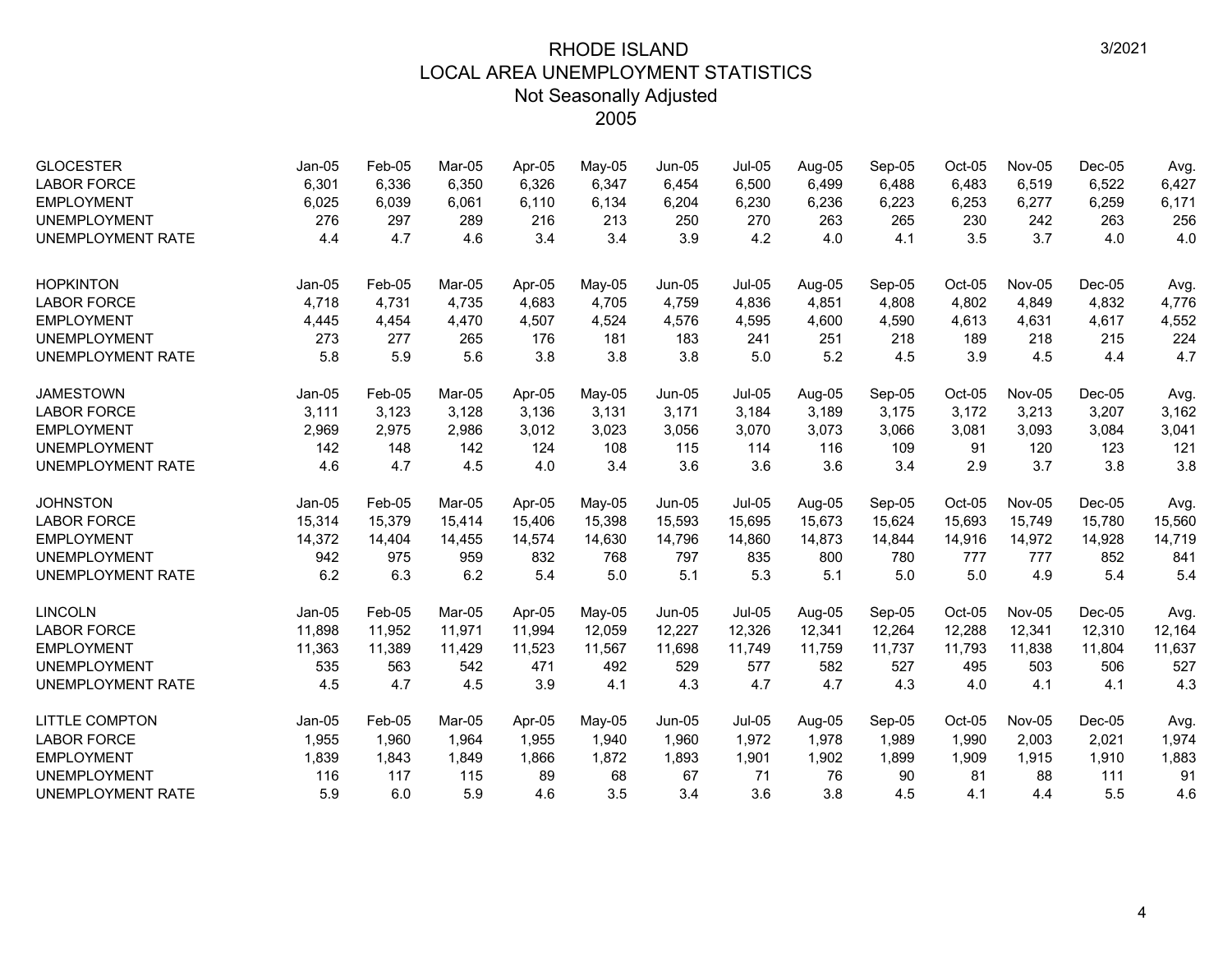| <b>MIDDLETOWN</b>        | $Jan-05$ | Feb-05 | Mar-05 | Apr-05 | May-05   | $Jun-05$      | <b>Jul-05</b> | Aug-05 | Sep-05 | Oct-05 | <b>Nov-05</b> | $Dec-05$ | Avg.   |
|--------------------------|----------|--------|--------|--------|----------|---------------|---------------|--------|--------|--------|---------------|----------|--------|
| <b>LABOR FORCE</b>       | 8,203    | 8,219  | 8,195  | 8,139  | 8,129    | 8,240         | 8,302         | 8,315  | 8,275  | 8,312  | 8,409         | 8,423    | 8,264  |
| <b>EMPLOYMENT</b>        | 7.705    | 7.723  | 7,751  | 7,813  | 7,844    | 7,933         | 7,967         | 7.974  | 7,959  | 7,997  | 8,028         | 8,004    | 7,892  |
| <b>UNEMPLOYMENT</b>      | 498      | 496    | 444    | 326    | 285      | 307           | 335           | 341    | 316    | 315    | 381           | 419      | 372    |
| <b>UNEMPLOYMENT RATE</b> | 6.1      | 6.0    | 5.4    | 4.0    | 3.5      | 3.7           | 4.0           | 4.1    | 3.8    | 3.8    | 4.5           | 5.0      | 4.5    |
| <b>NARRAGANSETT</b>      | $Jan-05$ | Feb-05 | Mar-05 | Apr-05 | $Mav-05$ | $Jun-05$      | <b>Jul-05</b> | Aug-05 | Sep-05 | Oct-05 | <b>Nov-05</b> | $Dec-05$ | Avg.   |
| <b>LABOR FORCE</b>       | 9,829    | 9,823  | 9,832  | 9,855  | 9,855    | 10,030        | 10,053        | 10,069 | 10,053 | 10,064 | 10,130        | 10,104   | 9,974  |
| <b>EMPLOYMENT</b>        | 9,403    | 9,423  | 9,458  | 9,534  | 9,570    | 9,680         | 9,722         | 9,730  | 9,711  | 9,759  | 9,796         | 9,767    | 9,629  |
| <b>UNEMPLOYMENT</b>      | 426      | 400    | 374    | 321    | 285      | 350           | 331           | 339    | 342    | 305    | 334           | 337      | 345    |
| <b>UNEMPLOYMENT RATE</b> | 4.3      | 4.1    | 3.8    | 3.3    | 2.9      | 3.5           | 3.3           | 3.4    | 3.4    | 3.0    | 3.3           | 3.3      | 3.5    |
| <b>NEW SHOREHAM</b>      | Jan-05   | Feb-05 | Mar-05 | Apr-05 | May-05   | $Jun-05$      | <b>Jul-05</b> | Aug-05 | Sep-05 | Oct-05 | Nov-05        | $Dec-05$ | Avg.   |
| <b>LABOR FORCE</b>       | 694      | 727    | 693    | 768    | 1,003    | 1,519         | 1,871         | 1,896  | 1,364  | 1,004  | 795           | 782      | 1,093  |
| <b>EMPLOYMENT</b>        | 595      | 619    | 600    | 694    | 935      | 1,466         | 1,823         | 1,852  | 1,322  | 963    | 712           | 674      | 1,021  |
| <b>UNEMPLOYMENT</b>      | 99       | 108    | 93     | 74     | 68       | 53            | 48            | 44     | 42     | 41     | 83            | 108      | 72     |
| <b>UNEMPLOYMENT RATE</b> | 14.3     | 14.9   | 13.4   | 9.6    | 6.8      | 3.5           | 2.6           | 2.3    | 3.1    | 4.1    | 10.4          | 13.8     | 6.6    |
| <b>NEWPORT</b>           | $Jan-05$ | Feb-05 | Mar-05 | Apr-05 | May-05   | $Jun-05$      | <b>Jul-05</b> | Aug-05 | Sep-05 | Oct-05 | Nov-05        | $Dec-05$ | Avg.   |
| <b>LABOR FORCE</b>       | 13,163   | 13,164 | 13,079 | 12,983 | 13,007   | 13,175        | 13,264        | 13,267 | 13,227 | 13,285 | 13,464        | 13,444   | 13,210 |
| <b>EMPLOYMENT</b>        | 12,259   | 12,287 | 12,331 | 12,432 | 12,479   | 12,622        | 12,675        | 12,687 | 12,662 | 12,723 | 12,772        | 12,734   | 12,555 |
| <b>UNEMPLOYMENT</b>      | 904      | 877    | 748    | 551    | 528      | 553           | 589           | 580    | 565    | 562    | 692           | 710      | 655    |
| <b>UNEMPLOYMENT RATE</b> | 6.9      | 6.7    | 5.7    | 4.2    | 4.1      | 4.2           | 4.4           | 4.4    | 4.3    | 4.2    | 5.1           | 5.3      | 5.0    |
| <b>NORTH KINGSTOWN</b>   | Jan-05   | Feb-05 | Mar-05 | Apr-05 | May-05   | Jun-05        | <b>Jul-05</b> | Aug-05 | Sep-05 | Oct-05 | Nov-05        | $Dec-05$ | Avg.   |
| <b>LABOR FORCE</b>       | 15,247   | 15,266 | 15,270 | 15,308 | 15,374   | 15,562        | 15,638        | 15,610 | 15,531 | 15,546 | 15,665        | 15,671   | 15,474 |
| <b>EMPLOYMENT</b>        | 14,485   | 14,518 | 14,569 | 14,688 | 14,745   | 14,912        | 14,977        | 14,990 | 14,961 | 15,033 | 15,091        | 15,046   | 14,835 |
| <b>UNEMPLOYMENT</b>      | 762      | 748    | 701    | 620    | 629      | 650           | 661           | 620    | 570    | 513    | 574           | 625      | 639    |
| <b>UNEMPLOYMENT RATE</b> | 5.0      | 4.9    | 4.6    | 4.1    | 4.1      | 4.2           | 4.2           | 4.0    | 3.7    | 3.3    | 3.7           | 4.0      | 4.1    |
| <b>NORTH PROVIDENCE</b>  | $Jan-05$ | Feb-05 | Mar-05 | Apr-05 | May-05   | <b>Jun-05</b> | $Jul-05$      | Aug-05 | Sep-05 | Oct-05 | Nov-05        | $Dec-05$ | Avg.   |
| <b>LABOR FORCE</b>       | 18,082   | 18,072 | 18,144 | 18,200 | 18,280   | 18,565        | 18,721        | 18,701 | 18,610 | 18,652 | 18,772        | 18,677   | 18,457 |
| <b>EMPLOYMENT</b>        | 17,111   | 17,149 | 17,210 | 17,352 | 17,418   | 17,615        | 17,692        | 17,707 | 17,672 | 17,758 | 17,826        | 17,774   | 17,524 |
| <b>UNEMPLOYMENT</b>      | 971      | 923    | 934    | 848    | 862      | 950           | 1,029         | 994    | 938    | 894    | 946           | 903      | 933    |
| <b>UNEMPLOYMENT RATE</b> | 5.4      | 5.1    | 5.1    | 4.7    | 4.7      | 5.1           | 5.5           | 5.3    | 5.0    | 4.8    | 5.0           | 4.8      | 5.1    |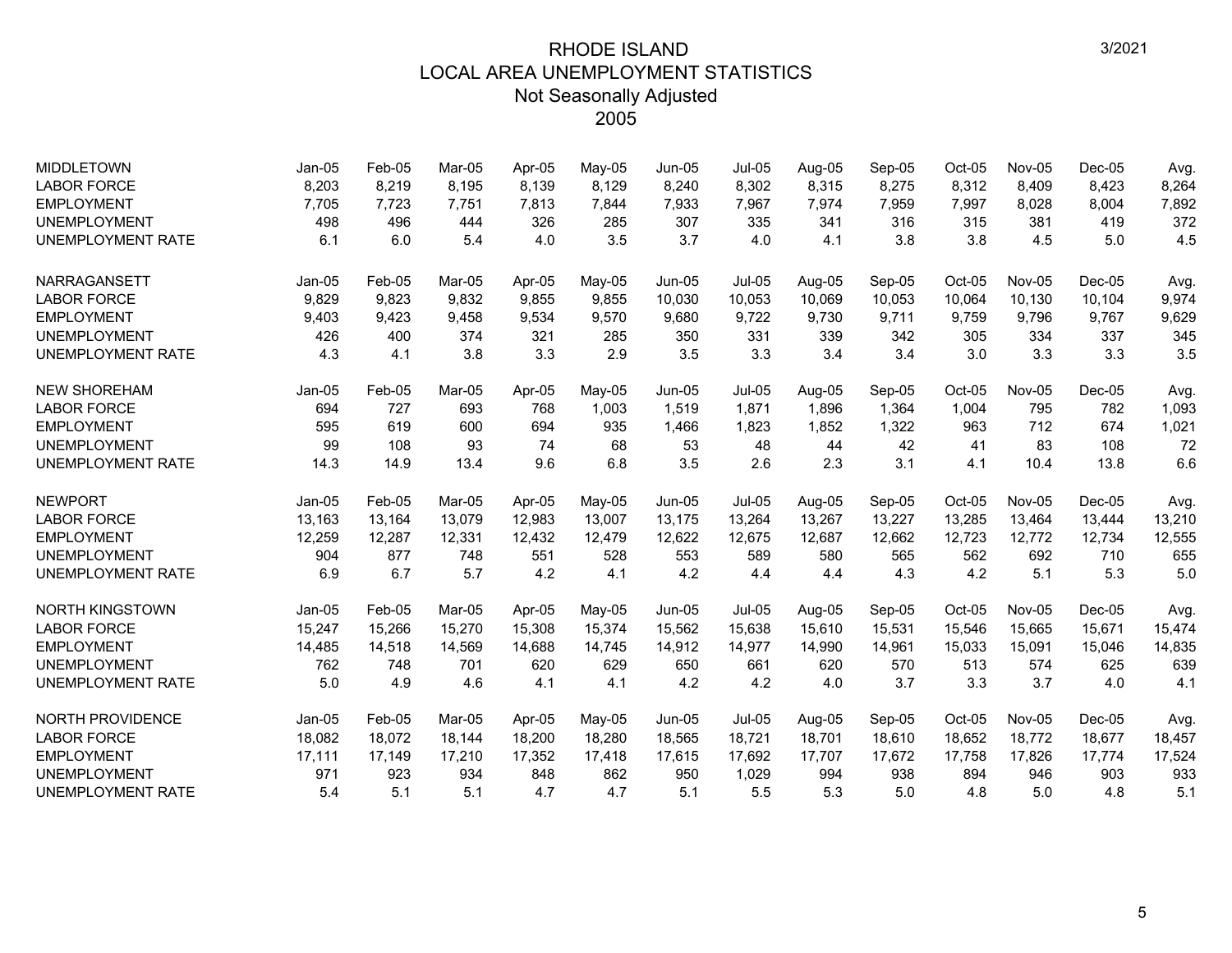| <b>NORTH SMITHFIELD</b>  | $Jan-05$ | Feb-05 | Mar-05 | Apr-05 | May-05 | Jun-05   | <b>Jul-05</b> | Aug-05 | Sep-05 | Oct-05 | <b>Nov-05</b> | $Dec-05$ | Avg.   |
|--------------------------|----------|--------|--------|--------|--------|----------|---------------|--------|--------|--------|---------------|----------|--------|
| <b>LABOR FORCE</b>       | 6,122    | 6,130  | 6,149  | 6,133  | 6,155  | 6,251    | 6,290         | 6,296  | 6,242  | 6,265  | 6,290         | 6,268    | 6,216  |
| <b>EMPLOYMENT</b>        | 5,815    | 5,828  | 5,849  | 5,896  | 5,918  | 5,986    | 6,012         | 6,017  | 6,006  | 6,035  | 6,058         | 6,041    | 5,955  |
| <b>UNEMPLOYMENT</b>      | 307      | 302    | 300    | 237    | 237    | 265      | 278           | 279    | 236    | 230    | 232           | 227      | 261    |
| <b>UNEMPLOYMENT RATE</b> | 5.0      | 4.9    | 4.9    | 3.9    | 3.9    | 4.2      | 4.4           | 4.4    | 3.8    | 3.7    | 3.7           | 3.6      | 4.2    |
| <b>PAWTUCKET</b>         | $Jan-05$ | Feb-05 | Mar-05 | Apr-05 | May-05 | Jun-05   | <b>Jul-05</b> | Aug-05 | Sep-05 | Oct-05 | Nov-05        | $Dec-05$ | Avg.   |
| <b>LABOR FORCE</b>       | 36,377   | 36,450 | 36,436 | 36,547 | 36,694 | 37,205   | 37,453        | 37,407 | 37,360 | 37,493 | 37,565        | 37,533   | 37,044 |
| <b>EMPLOYMENT</b>        | 33,974   | 34,049 | 34,172 | 34,452 | 34,584 | 34,976   | 35,127        | 35,158 | 35,089 | 35,259 | 35,394        | 35,289   | 34,794 |
| <b>UNEMPLOYMENT</b>      | 2,403    | 2,401  | 2,264  | 2,095  | 2,110  | 2,229    | 2,326         | 2,249  | 2,271  | 2,234  | 2,171         | 2,244    | 2,250  |
| <b>UNEMPLOYMENT RATE</b> | 6.6      | 6.6    | 6.2    | 5.7    | 5.8    | 6.0      | 6.2           | 6.0    | 6.1    | 6.0    | 5.8           | 6.0      | 6.1    |
| <b>PORTSMOUTH</b>        | $Jan-05$ | Feb-05 | Mar-05 | Apr-05 | May-05 | $Jun-05$ | <b>Jul-05</b> | Aug-05 | Sep-05 | Oct-05 | <b>Nov-05</b> | $Dec-05$ | Avg.   |
| <b>LABOR FORCE</b>       | 9,090    | 9,096  | 9,096  | 9,102  | 9,141  | 9,257    | 9,318         | 9,329  | 9,283  | 9,319  | 9,386         | 9,387    | 9,234  |
| <b>EMPLOYMENT</b>        | 8,648    | 8,667  | 8,699  | 8,769  | 8,804  | 8,903    | 8,942         | 8,949  | 8,932  | 8,976  | 9,010         | 8,983    | 8,857  |
| <b>UNEMPLOYMENT</b>      | 442      | 429    | 397    | 333    | 337    | 354      | 376           | 380    | 351    | 343    | 376           | 404      | 377    |
| <b>UNEMPLOYMENT RATE</b> | 4.9      | 4.7    | 4.4    | 3.7    | 3.7    | 3.8      | 4.0           | 4.1    | 3.8    | 3.7    | 4.0           | 4.3      | 4.1    |
| <b>PROVIDENCE</b>        | $Jan-05$ | Feb-05 | Mar-05 | Apr-05 | May-05 | Jun-05   | $Jul-05$      | Aug-05 | Sep-05 | Oct-05 | Nov-05        | $Dec-05$ | Avg.   |
| <b>LABOR FORCE</b>       | 76.756   | 76,698 | 76.842 | 77,443 | 77,712 | 79,025   | 80,138        | 79,861 | 79,397 | 79,350 | 79.790        | 79,411   | 78,535 |
| <b>EMPLOYMENT</b>        | 71,767   | 71,928 | 72,184 | 72,775 | 73,054 | 73,883   | 74,204        | 74,268 | 74,124 | 74,483 | 74,768        | 74,548   | 73,499 |
| <b>UNEMPLOYMENT</b>      | 4,989    | 4,770  | 4,658  | 4,668  | 4,658  | 5,142    | 5,934         | 5,593  | 5,273  | 4,867  | 5,022         | 4,863    | 5,036  |
| <b>UNEMPLOYMENT RATE</b> | 6.5      | 6.2    | 6.1    | 6.0    | 6.0    | 6.5      | 7.4           | 7.0    | 6.6    | 6.1    | 6.3           | 6.1      | 6.4    |
| <b>RICHMOND</b>          | $Jan-05$ | Feb-05 | Mar-05 | Apr-05 | May-05 | Jun-05   | Jul-05        | Aug-05 | Sep-05 | Oct-05 | Nov-05        | $Dec-05$ | Avg.   |
| <b>LABOR FORCE</b>       | 4,284    | 4,286  | 4,278  | 4,285  | 4,290  | 4,359    | 4,401         | 4,412  | 4,386  | 4,383  | 4,414         | 4,406    | 4,349  |
| <b>EMPLOYMENT</b>        | 4,115    | 4,124  | 4,139  | 4.173  | 4,188  | 4,236    | 4,254         | 4.258  | 4,249  | 4,270  | 4,286         | 4,274    | 4,214  |
| <b>UNEMPLOYMENT</b>      | 169      | 162    | 139    | 112    | 102    | 123      | 147           | 154    | 137    | 113    | 128           | 132      | 135    |
| <b>UNEMPLOYMENT RATE</b> | 3.9      | 3.8    | 3.2    | 2.6    | 2.4    | 2.8      | 3.3           | 3.5    | 3.1    | 2.6    | 2.9           | 3.0      | 3.1    |
| <b>SCITUATE</b>          | $Jan-05$ | Feb-05 | Mar-05 | Apr-05 | May-05 | Jun-05   | <b>Jul-05</b> | Aug-05 | Sep-05 | Oct-05 | Nov-05        | $Dec-05$ | Avg.   |
| <b>LABOR FORCE</b>       | 6,297    | 6,328  | 6,318  | 6,311  | 6,313  | 6,398    | 6,460         | 6,466  | 6,453  | 6,488  | 6,519         | 6,478    | 6,403  |
| <b>EMPLOYMENT</b>        | 5,943    | 5,957  | 5,978  | 6,026  | 6,050  | 6,119    | 6,145         | 6,150  | 6,138  | 6,169  | 6,191         | 6,173    | 6,087  |
| <b>UNEMPLOYMENT</b>      | 354      | 371    | 340    | 285    | 263    | 279      | 315           | 316    | 315    | 319    | 328           | 305      | 316    |
| <b>UNEMPLOYMENT RATE</b> | 5.6      | 5.9    | 5.4    | 4.5    | 4.2    | 4.4      | 4.9           | 4.9    | 4.9    | 4.9    | 5.0           | 4.7      | 4.9    |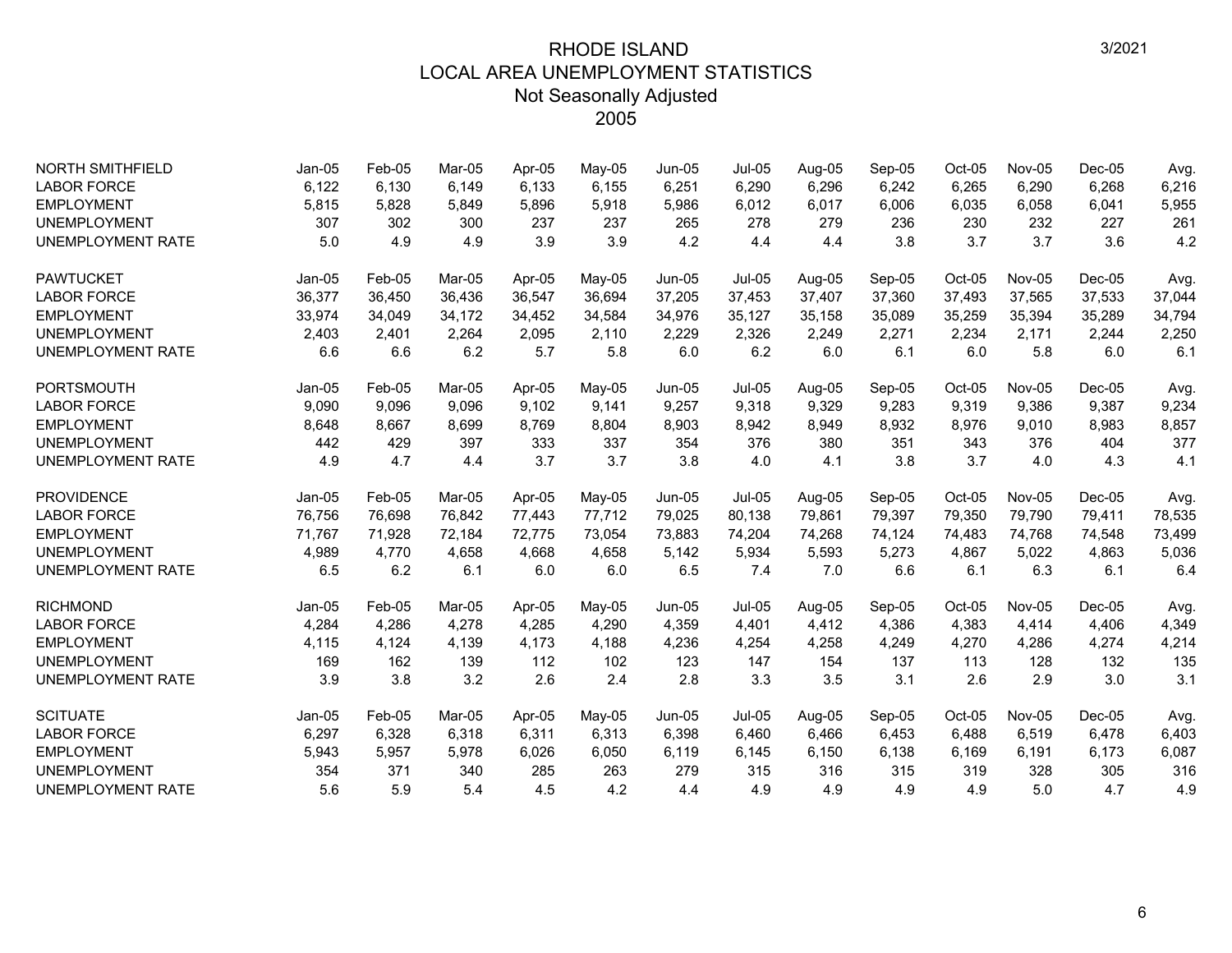| <b>SMITHFIELD</b>        | $Jan-05$ | Feb-05 | Mar-05 | Apr-05 | May-05 | Jun-05        | <b>Jul-05</b> | Aug-05 | Sep-05 | $Oct-05$ | <b>Nov-05</b> | $Dec-05$ | Avg.   |
|--------------------------|----------|--------|--------|--------|--------|---------------|---------------|--------|--------|----------|---------------|----------|--------|
| <b>LABOR FORCE</b>       | 11,682   | 11,712 | 11.736 | 11.743 | 11,783 | 11,979        | 12,131        | 12,123 | 12,039 | 12,045   | 12,137        | 12,061   | 11,931 |
| <b>EMPLOYMENT</b>        | 11,124   | 11,149 | 11,188 | 11,281 | 11,325 | 11,453        | 11,502        | 11,512 | 11,489 | 11,545   | 11,590        | 11,555   | 11,393 |
| <b>UNEMPLOYMENT</b>      | 558      | 563    | 548    | 462    | 458    | 526           | 629           | 611    | 550    | 500      | 547           | 506      | 538    |
| <b>UNEMPLOYMENT RATE</b> | 4.8      | 4.8    | 4.7    | 3.9    | 3.9    | 4.4           | 5.2           | 5.0    | 4.6    | 4.2      | 4.5           | 4.2      | 4.5    |
| <b>SOUTH KINGSTOWN</b>   | $Jan-05$ | Feb-05 | Mar-05 | Apr-05 | May-05 | <b>Jun-05</b> | <b>Jul-05</b> | Aug-05 | Sep-05 | Oct-05   | <b>Nov-05</b> | $Dec-05$ | Avg.   |
| <b>LABOR FORCE</b>       | 15,393   | 15,392 | 15,387 | 15,368 | 15,355 | 15,628        | 15,781        | 15,810 | 15,707 | 15,678   | 15,808        | 15,781   | 15,590 |
| <b>EMPLOYMENT</b>        | 14,560   | 14,593 | 14,645 | 14,765 | 14,822 | 14,989        | 15,054        | 15,067 | 15,038 | 15,111   | 15,168        | 15,124   | 14,911 |
| <b>UNEMPLOYMENT</b>      | 833      | 799    | 742    | 603    | 533    | 639           | 727           | 743    | 669    | 567      | 640           | 657      | 679    |
| <b>UNEMPLOYMENT RATE</b> | 5.4      | 5.2    | 4.8    | 3.9    | 3.5    | 4.1           | 4.6           | 4.7    | 4.3    | 3.6      | 4.0           | 4.2      | 4.4    |
| <b>TIVERTON</b>          | $Jan-05$ | Feb-05 | Mar-05 | Apr-05 | May-05 | $Jun-05$      | Jul-05        | Aug-05 | Sep-05 | Oct-05   | <b>Nov-05</b> | $Dec-05$ | Avg.   |
| <b>LABOR FORCE</b>       | 8,500    | 8,568  | 8,554  | 8,496  | 8,464  | 8,585         | 8,681         | 8,699  | 8,614  | 8,653    | 8,691         | 8,706    | 8,601  |
| <b>EMPLOYMENT</b>        | 7,948    | 7,965  | 7,994  | 8,059  | 8,089  | 8,182         | 8,217         | 8,225  | 8,209  | 8,248    | 8,280         | 8,255    | 8,139  |
| <b>UNEMPLOYMENT</b>      | 552      | 603    | 560    | 437    | 375    | 403           | 464           | 474    | 405    | 405      | 411           | 451      | 462    |
| <b>UNEMPLOYMENT RATE</b> | 6.5      | 7.0    | 6.5    | 5.1    | 4.4    | 4.7           | 5.3           | 5.4    | 4.7    | 4.7      | 4.7           | 5.2      | 5.4    |
| <b>WARREN</b>            | $Jan-05$ | Feb-05 | Mar-05 | Apr-05 | May-05 | Jun-05        | <b>Jul-05</b> | Aug-05 | Sep-05 | $Oct-05$ | Nov-05        | $Dec-05$ | Avg.   |
| <b>LABOR FORCE</b>       | 6,188    | 6,214  | 6,205  | 6,172  | 6,163  | 6,274         | 6,361         | 6,366  | 6,334  | 6,373    | 6,376         | 6,380    | 6,283  |
| <b>EMPLOYMENT</b>        | 5,822    | 5,836  | 5,856  | 5,903  | 5,926  | 5,993         | 6,020         | 6,024  | 6,013  | 6,042    | 6,066         | 6,048    | 5,962  |
| <b>UNEMPLOYMENT</b>      | 366      | 378    | 349    | 269    | 237    | 281           | 341           | 342    | 321    | 331      | 310           | 332      | 321    |
| <b>UNEMPLOYMENT RATE</b> | 5.9      | 6.1    | 5.6    | 4.4    | 3.8    | 4.5           | 5.4           | 5.4    | 5.1    | 5.2      | 4.9           | 5.2      | 5.1    |
| <b>WARWICK</b>           | Jan-05   | Feb-05 | Mar-05 | Apr-05 | May-05 | <b>Jun-05</b> | <b>Jul-05</b> | Aug-05 | Sep-05 | Oct-05   | <b>Nov-05</b> | $Dec-05$ | Avg.   |
| <b>LABOR FORCE</b>       | 47,780   | 47,885 | 47,926 | 48,061 | 48,225 | 48,960        | 49,369        | 49,343 | 49,114 | 49,312   | 49,499        | 49,290   | 48,731 |
| <b>EMPLOYMENT</b>        | 45,358   | 45,459 | 45.621 | 45,995 | 46,171 | 46,694        | 46,896        | 46,938 | 46,846 | 47,073   | 47,254        | 47,114   | 46,452 |
| <b>UNEMPLOYMENT</b>      | 2,422    | 2,426  | 2,305  | 2,066  | 2,054  | 2,266         | 2,473         | 2,405  | 2,268  | 2,239    | 2,245         | 2,176    | 2,279  |
| <b>UNEMPLOYMENT RATE</b> | 5.1      | 5.1    | 4.8    | 4.3    | 4.3    | 4.6           | 5.0           | 4.9    | 4.6    | 4.5      | 4.5           | 4.4      | 4.7    |
| <b>WEST GREENWICH</b>    | $Jan-05$ | Feb-05 | Mar-05 | Apr-05 | May-05 | $Jun-05$      | Jul-05        | Aug-05 | Sep-05 | Oct-05   | <b>Nov-05</b> | $Dec-05$ | Avg.   |
| <b>LABOR FORCE</b>       | 3,344    | 3,351  | 3,343  | 3,334  | 3,335  | 3,387         | 3,431         | 3,421  | 3,397  | 3,397    | 3,405         | 3,399    | 3,378  |
| <b>EMPLOYMENT</b>        | 3,158    | 3,166  | 3,177  | 3,203  | 3,215  | 3,251         | 3,265         | 3,268  | 3,262  | 3,278    | 3,290         | 3,280    | 3,234  |
| <b>UNEMPLOYMENT</b>      | 186      | 185    | 166    | 131    | 120    | 136           | 166           | 153    | 135    | 119      | 115           | 119      | 144    |
| <b>UNEMPLOYMENT RATE</b> | 5.6      | 5.5    | 5.0    | 3.9    | 3.6    | 4.0           | 4.8           | 4.5    | 4.0    | 3.5      | 3.4           | 3.5      | 4.3    |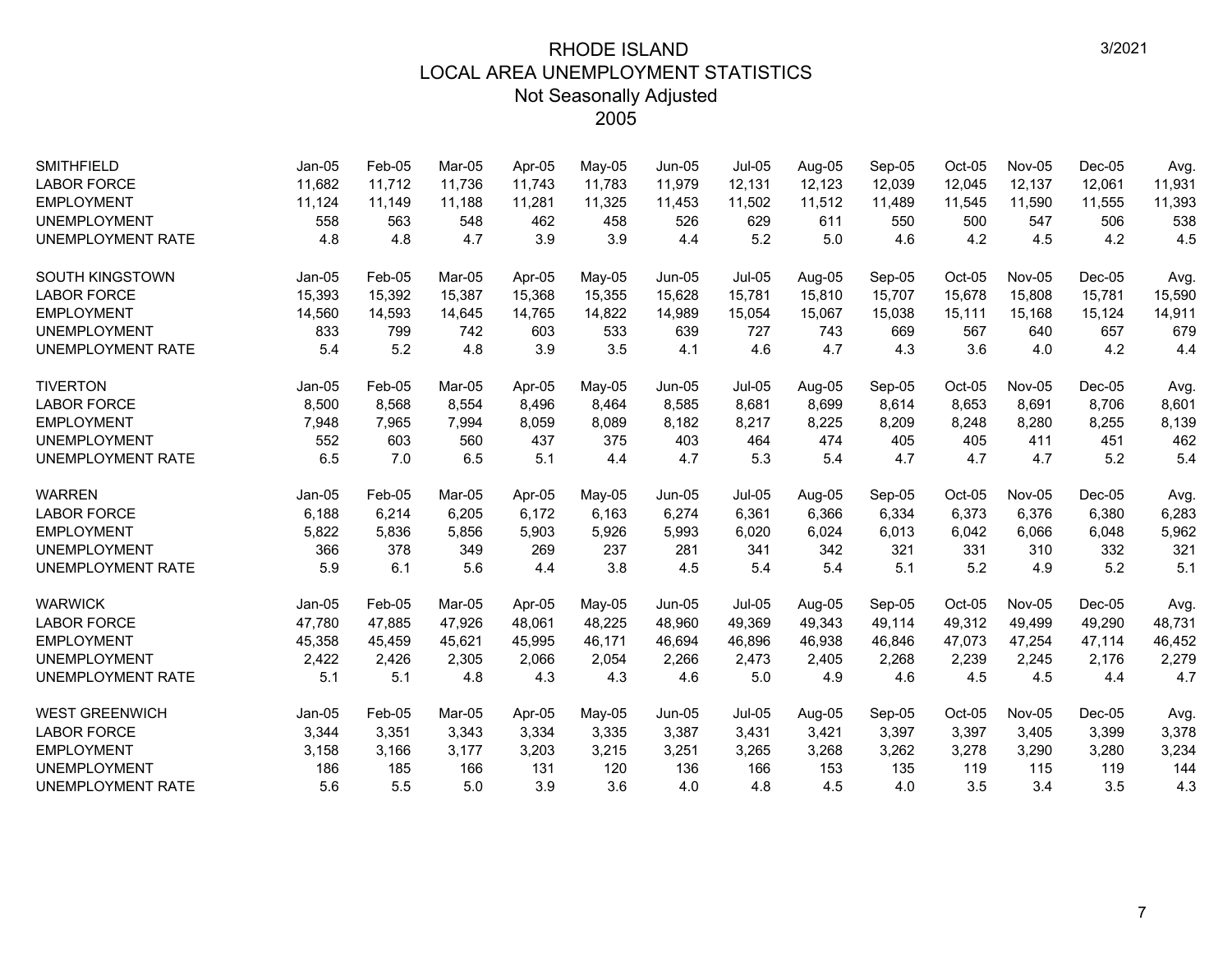| <b>WEST WARWICK</b>      | Jan-05   | $Feb-05$ | Mar-05 | Apr-05 | May-05 | Jun-05        | <b>Jul-05</b> | Aug-05 | Sep-05 | Oct-05 | <b>Nov-05</b> | $Dec-05$ | Avg.   |
|--------------------------|----------|----------|--------|--------|--------|---------------|---------------|--------|--------|--------|---------------|----------|--------|
| <b>LABOR FORCE</b>       | 16,398   | 16,477   | 16,452 | 16,428 | 16,466 | 16,682        | 16,813        | 16,843 | 16,763 | 16,871 | 16,906        | 16,951   | 16,671 |
| <b>EMPLOYMENT</b>        | 15,339   | 15,373   | 15,429 | 15,554 | 15,614 | 15,791        | 15,859        | 15,873 | 15,842 | 15,919 | 15,979        | 15,932   | 15,709 |
| <b>UNEMPLOYMENT</b>      | 1,059    | 1,104    | 1,023  | 874    | 852    | 891           | 954           | 970    | 921    | 952    | 927           | 1,019    | 962    |
| <b>UNEMPLOYMENT RATE</b> | 6.5      | 6.7      | 6.2    | 5.3    | 5.2    | 5.3           | 5.7           | 5.8    | 5.5    | 5.6    | 5.5           | 6.0      | 5.8    |
| WESTERLY                 | $Jan-05$ | Feb-05   | Mar-05 | Apr-05 | May-05 | <b>Jun-05</b> | $Jul-05$      | Aug-05 | Sep-05 | Oct-05 | <b>Nov-05</b> | $Dec-05$ | Avg.   |
| <b>LABOR FORCE</b>       | 12,890   | 12,930   | 12,933 | 12,788 | 12,890 | 13,044        | 13,362        | 13,289 | 13,032 | 13,102 | 13,096        | 13,220   | 13,048 |
| <b>EMPLOYMENT</b>        | 12,212   | 12,219   | 12,277 | 12,333 | 12,392 | 12,559        | 12,814        | 12,793 | 12,568 | 12,541 | 12,527        | 12,601   | 12,486 |
| <b>UNEMPLOYMENT</b>      | 678      | 711      | 656    | 455    | 498    | 485           | 548           | 496    | 464    | 561    | 569           | 619      | 562    |
| UNEMPLOYMENT RATE        | 5.3      | 5.5      | 5.1    | 3.6    | 3.9    | 3.7           | 4.1           | 3.7    | 3.6    | 4.3    | 4.3           | 4.7      | 4.3    |
| <b>WOONSOCKET</b>        | $Jan-05$ | Feb-05   | Mar-05 | Apr-05 | May-05 | Jun-05        | $Jul-05$      | Aug-05 | Sep-05 | Oct-05 | <b>Nov-05</b> | $Dec-05$ | Avg.   |
| <b>LABOR FORCE</b>       | 21,405   | 21,483   | 21,501 | 21,476 | 21,551 | 21,859        | 22,041        | 22,015 | 21,948 | 21,972 | 22,104        | 22,095   | 21,788 |
| <b>EMPLOYMENT</b>        | 20,059   | 20,104   | 20,176 | 20,340 | 20,418 | 20,651        | 20,740        | 20,758 | 20,717 | 20,818 | 20,898        | 20,835   | 20,543 |
| <b>UNEMPLOYMENT</b>      | 1,346    | 1,379    | 1,325  | 1,136  | 1,133  | 1,208         | 1,301         | 1,257  | 1,231  | 1,154  | 1,206         | 1,260    | 1,245  |
| UNEMPLOYMENT RATE        | 6.3      | 6.4      | 6.2    | 5.3    | 5.3    | 5.5           | 5.9           | 5.7    | 5.6    | 5.3    | 5.5           | 5.7      | 5.7    |
| <b>BRISTOL COUNTY</b>    | $Jan-05$ | Feb-05   | Mar-05 | Apr-05 | May-05 | Jun-05        | $Jul-05$      | Aug-05 | Sep-05 | Oct-05 | <b>Nov-05</b> | Dec-05   | Avg.   |
| <b>LABOR FORCE</b>       | 27,614   | 27,664   | 27,725 | 27,701 | 27,752 | 28,186        | 28,505        | 28,502 | 28,433 | 28,443 | 28,581        | 28,539   | 28,137 |
| <b>EMPLOYMENT</b>        | 26,271   | 26,332   | 26,425 | 26,641 | 26,743 | 27,046        | 27,164        | 27,186 | 27,135 | 27,266 | 27,372        | 27,290   | 26,906 |
| <b>UNEMPLOYMENT</b>      | 1,343    | 1,332    | 1,300  | 1,060  | 1,009  | 1,140         | 1,341         | 1,316  | 1,298  | 1,177  | 1,209         | 1,249    | 1,231  |
| UNEMPLOYMENT RATE        | 4.9      | 4.8      | 4.7    | 3.8    | 3.6    | 4.0           | 4.7           | 4.6    | 4.6    | 4.1    | 4.2           | 4.4      | 4.4    |
| <b>KENT COUNTY</b>       | $Jan-05$ | Feb-05   | Mar-05 | Apr-05 | May-05 | Jun-05        | <b>Jul-05</b> | Aug-05 | Sep-05 | Oct-05 | Nov-05        | $Dec-05$ | Avg.   |
| <b>LABOR FORCE</b>       | 94,328   | 94,564   | 94,560 | 94,671 | 94,924 | 96,363        | 97,260        | 97,308 | 96,857 | 97,226 | 97,568        | 97,310   | 96,078 |
| <b>EMPLOYMENT</b>        | 89,230   | 89,429   | 89,750 | 90,484 | 90,829 | 91,859        | 92,256        | 92,340 | 92,158 | 92,605 | 92,959        | 92,684   | 91,382 |
| <b>UNEMPLOYMENT</b>      | 5,098    | 5,135    | 4,810  | 4.187  | 4,095  | 4,504         | 5,004         | 4,968  | 4,699  | 4,621  | 4,609         | 4,626    | 4,696  |
| <b>UNEMPLOYMENT RATE</b> | 5.4      | 5.4      | 5.1    | 4.4    | 4.3    | 4.7           | 5.1           | 5.1    | 4.9    | 4.8    | 4.7           | 4.8      | 4.9    |